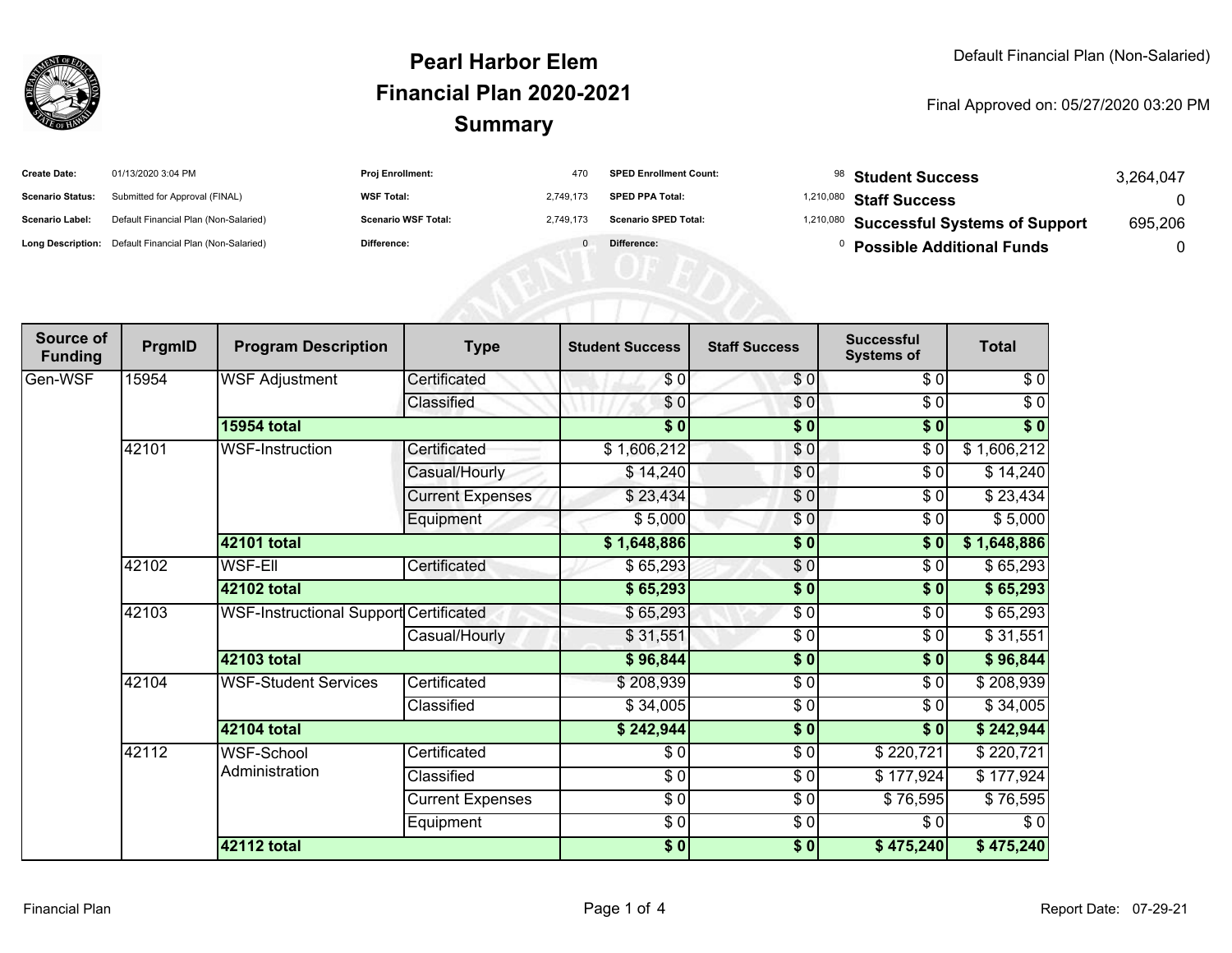

### **SummaryPearl Harbor ElemFinancial Plan 2020-2021**

Final Approved on: 05/27/2020 03:20 PM

| Source of<br><b>Funding</b> | PrgmID           | <b>Program Description</b>                     | <b>Type</b>             | <b>Student Success</b>    | <b>Staff Success</b> | <b>Successful</b><br><b>Systems of</b> | <b>Total</b>     |
|-----------------------------|------------------|------------------------------------------------|-------------------------|---------------------------|----------------------|----------------------------------------|------------------|
| Gen-WSF                     | 42113            | <b>WSF-School Facility</b><br><b>Services</b>  | Classified              | \$0                       | $\sqrt{6}$           | \$192,290                              | \$192,290        |
|                             |                  |                                                | Casual/Hourly           | $\overline{30}$           | $\overline{\$0}$     | $\sqrt{$23,876}$                       | \$23,876         |
|                             |                  |                                                | <b>Current Expenses</b> | \$0                       | $\sqrt{6}$           | \$3,800                                | \$3,800          |
|                             |                  | 42113 total                                    |                         | $\overline{\$0}$          | $\overline{\$0}$     | \$219,966                              | \$219,966        |
|                             | 42114            | <b>WSF-Protocol Fund</b>                       | <b>Current Expenses</b> | $\overline{\$0}$          | $\overline{\$0}$     | \$0                                    | $\overline{\$0}$ |
|                             |                  | 42114 total                                    |                         | $\overline{\textbf{S}^0}$ | $\overline{\$0}$     | $\overline{\$0}$                       | $\overline{\$0}$ |
|                             | Gen-WSF          |                                                |                         | \$2,053,967               | $\overline{\$0}$     | \$695,206                              | \$2,749,173      |
| Gen-SPED                    | 17101            | SPED Ppa - Instruction                         | Certificated            | \$848,809                 | $\overline{\$0}$     | $\overline{\$0}$                       | \$848,809        |
|                             |                  |                                                | Classified              | \$344,340                 | \$0                  | \$0                                    | \$344,340        |
|                             |                  |                                                | Casual/Hourly           | \$15,701                  | \$0                  | $\overline{\$0}$                       | \$15,701         |
|                             |                  |                                                | <b>Current Expenses</b> | \$1,230                   | \$0                  | \$0                                    | \$1,230          |
|                             |                  | <b>17101 total</b>                             |                         | \$1,210,080               | $\overline{\$0}$     | $\overline{\$0}$                       | \$1,210,080      |
|                             | 17131            | <b>Special Education in</b><br>Regular Schools | Certificated            | \$0                       | \$0                  | $\overline{30}$                        | $\overline{\$0}$ |
|                             |                  |                                                | Classified              | \$0                       | $\sqrt{0}$           | $\overline{\$0}$                       | $\overline{\$0}$ |
|                             |                  | <b>17131 total</b>                             |                         | $\overline{\bullet}$      | $\overline{\$0}$     | $\overline{\$0}$                       | $\overline{\$0}$ |
|                             | Gen-SPED         |                                                |                         | \$1,210,080               | $\overline{\$0}$     | $\overline{\$0}$                       | \$1,210,080      |
| Gen-Categ                   | 16807            | <b>Hawaiian Studies</b>                        | Casual/Hourly           | \$0                       | \$0                  | $\overline{30}$                        | $\overline{$}0$  |
|                             |                  |                                                | <b>Current Expenses</b> | \$0                       | $\overline{30}$      | $\overline{\$0}$                       | $\overline{$}0$  |
|                             |                  | <b>16807 total</b>                             |                         | $\overline{\$0}$          | $\overline{\$0}$     | $\overline{\$0}$                       | $\overline{\$0}$ |
|                             | <b>Gen-Categ</b> |                                                |                         | $\overline{\$0}$          | $\overline{\$0}$     | $\overline{\$0}$                       | $\overline{\$0}$ |
| Federal                     | 18902            | <b>ESEA Title I-Schools</b>                    | Casual/Hourly           | $\sqrt{50}$               | $\overline{\$0}$     | $\overline{30}$                        | $\overline{\$0}$ |
|                             |                  |                                                | <b>Current Expenses</b> | $\overline{50}$           | $\overline{\$0}$     | $\overline{30}$                        | $\overline{60}$  |
|                             |                  |                                                | Equipment               | $\overline{\$0}$          | $\overline{\$0}$     | $\overline{30}$                        | $\overline{$}0$  |
|                             |                  | <b>18902 total</b>                             |                         | $\overline{\$0}$          | $\overline{\$0}$     | $\overline{\$0}$                       | $\overline{\$0}$ |
|                             | 18935            | <b>ESEA Title I-Parent</b><br>Engagement       | <b>Current Expenses</b> | $\overline{\$0}$          | $\overline{\$0}$     | $\overline{30}$                        | $\sqrt{6}$       |
|                             |                  | <b>18935 total</b>                             |                         | \$0                       | \$0                  | \$0                                    | \$0              |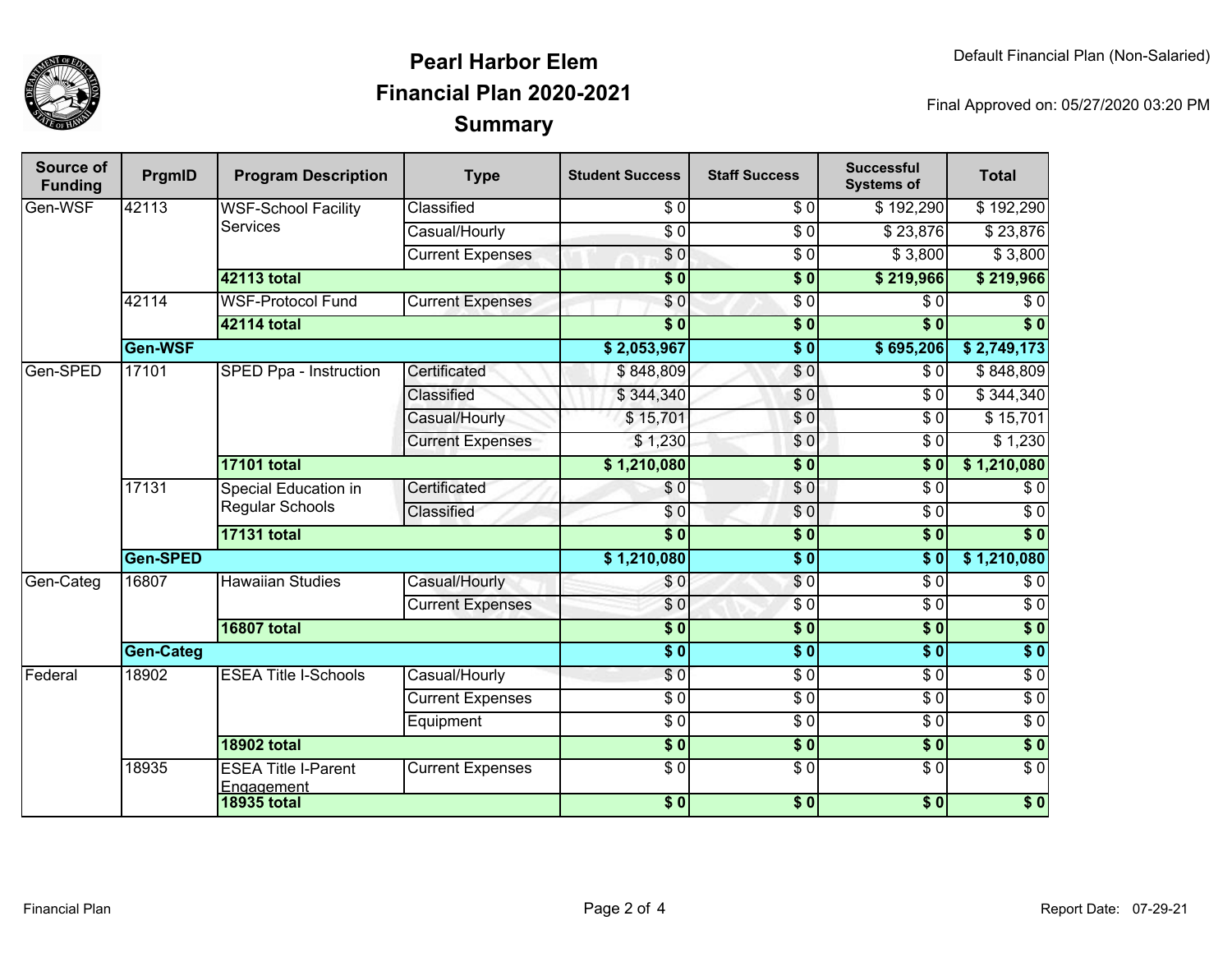

## **SummaryPearl Harbor ElemFinancial Plan 2020-2021**

Final Approved on: 05/27/2020 03:20 PM

| Source of<br><b>Funding</b> | PrgmID          | <b>Program Description</b>                      | <b>Type</b>             | <b>Student Success</b>     | <b>Staff Success</b>      | <b>Successful</b><br><b>Systems of</b> | <b>Total</b>     |
|-----------------------------|-----------------|-------------------------------------------------|-------------------------|----------------------------|---------------------------|----------------------------------------|------------------|
| Federal                     | 19978           | Impact Aid-WSF                                  | Casual/Hourly           | \$0                        | $\overline{\$0}$          | $\overline{\$0}$                       | $\overline{\$0}$ |
|                             |                 |                                                 | <b>Current Expenses</b> | $\sqrt{6}$                 | $\overline{50}$           | $\overline{\$0}$                       | $\overline{\$0}$ |
|                             |                 | <b>19978 total</b>                              |                         | $\overline{\bullet}$ 0     | $\overline{\$0}$          | $\overline{\$0}$                       | $\overline{\$0}$ |
|                             | 20698           | Essa Title IIa Support<br>New Tchr & Prin       | Casual/Hourly           | \$0                        | $\overline{\$0}$          | $\overline{\$0}$                       | $\overline{60}$  |
|                             |                 | <b>20698 total</b>                              |                         | $\frac{1}{2}$              | $\frac{1}{6}$             | $\overline{\$0}$                       | $\sqrt{6}$       |
|                             | 35913           | Sch Prgm Food Services                          | Classified              | \$0                        | $\overline{\$0}$          | $\overline{\$0}$                       | $\overline{\$0}$ |
|                             |                 |                                                 | Casual/Hourly           | \$0                        | \$0                       | $\overline{\$0}$                       | $\overline{\$0}$ |
|                             |                 | <b>35913 total</b>                              |                         | $\overline{\$0}$           | $\overline{\$0}$          | $\overline{\$0}$                       | $\overline{\$0}$ |
|                             | 52003           | <b>ESEA Title I-Complex</b><br>Area Initiatives | Casual/Hourly           | $\frac{6}{6}$              | $\overline{\$0}$          | $\overline{\$0}$                       | $\overline{\$0}$ |
|                             |                 |                                                 | <b>Current Expenses</b> | \$0                        | \$0                       | $\overline{\$0}$                       | $\overline{\$0}$ |
|                             |                 | <b>52003 total</b>                              |                         | $\overline{\$0}$           | $\overline{\$0}$          | $\overline{\$0}$                       | $\overline{\$0}$ |
|                             | Federal         |                                                 |                         |                            | $\overline{\$0}$          | $\overline{\$0}$                       | $\sqrt{6}$       |
| Gen-Cent                    | 35163           | Food Services-General<br>Fund                   | Classified              | \$0                        | $\sqrt{6}$                | $\overline{\$0}$                       | $\overline{\$0}$ |
|                             |                 |                                                 | Casual/Hourly           | \$0                        | \$0                       | $\overline{\$0}$                       | $\overline{\$0}$ |
|                             |                 | <b>35163 total</b>                              |                         | $\frac{1}{2}$              | $\overline{\$0}$          | $\overline{\$0}$                       | $\sqrt{6}$       |
|                             | <b>Gen-Cent</b> |                                                 | $\overline{\bullet}$    | $\overline{\bullet}$       | $\overline{\textbf{S}^0}$ | $\overline{\$0}$                       |                  |
| Special                     | 15109           | Reimb for Lost Curricular                       | <b>Current Expenses</b> | $\frac{6}{3}$              | $\overline{\$0}$          | $\overline{\$0}$                       | $\overline{\$0}$ |
|                             |                 | <b>Materials</b>                                | Equipment               | \$0                        | \$0                       | \$0                                    | $\overline{\$0}$ |
|                             |                 | <b>15109 total</b>                              |                         | $\overline{\phantom{a}}$   | $\frac{1}{6}$             | 30                                     | $\sqrt{6}$       |
|                             | 35304           | Food Services-Special<br>Fund                   | <b>Current Expenses</b> | \$0                        | $\overline{\$0}$          | $\overline{\$0}$                       | $\overline{\$0}$ |
|                             |                 | <b>35304 total</b>                              |                         | $\frac{1}{2}$              | $\frac{1}{2}$             | $\overline{\$0}$                       | $\sqrt{6}$       |
|                             | 37307           | Use of School Facilities -<br>School            | Equipment               | $\overline{\frac{3}{2}}$   | $\sqrt{6}$                | $\sqrt{6}$                             | $\sqrt{6}$       |
|                             |                 | 37307 total                                     |                         | $\overline{\bullet}$ 0     | $\overline{\$0}$          | $\overline{\$0}$                       | $\overline{\$0}$ |
|                             | <b>Special</b>  |                                                 |                         | $\overline{\phantom{0}50}$ | $\sqrt{6}$                | $\overline{\$0}$                       | $\overline{\$0}$ |
| <b>Grand Total</b>          |                 |                                                 |                         | \$3,264,047                | $\overline{\$0}$          | \$695,206                              | \$3,959,253      |